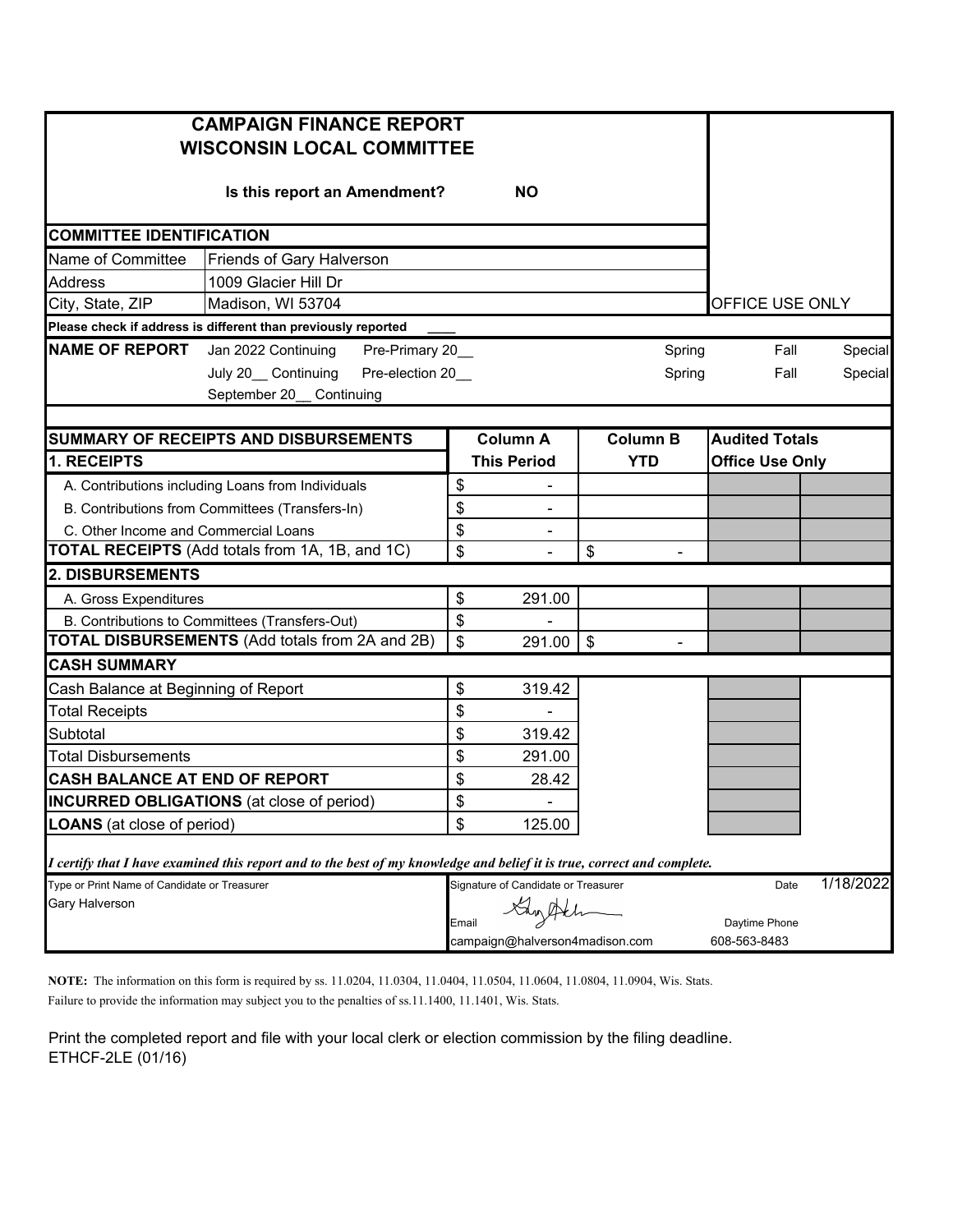SCHEDULE 2-A

## **Gross Expenditures**

| <b>IN-KIND</b> | <b>DATE</b>    | <b>NAME</b>                  | <b>ADDRESS</b>         | <b>CITY</b> | S <sub>T</sub><br>ZIP |       | <b>PURPOSE</b>                 |                          | <b>AMOUNT</b> |  |
|----------------|----------------|------------------------------|------------------------|-------------|-----------------------|-------|--------------------------------|--------------------------|---------------|--|
|                |                |                              |                        | Cottage     |                       |       |                                |                          |               |  |
|                | 07/17/21 USPS  |                              | 451 W Cottage Grove Rd | Grove       | WI                    |       | 53527 PO Box                   | \$                       | 23.00         |  |
|                |                |                              |                        | Cottage     |                       |       |                                |                          |               |  |
|                |                | 07/31/21 Summit Credit Union | 1709 Landmark Dr       | Grove       | WI                    |       | 53527 Analysis Fee             | \$                       | 5.00          |  |
|                |                |                              |                        | Cottage     |                       |       |                                |                          |               |  |
|                | 08/17/21 USPS  |                              | 451 W Cottage Grove Rd | Grove       | WI                    |       | 53527 PO Box                   | \$                       | 73.00         |  |
|                |                |                              |                        | Cottage     |                       |       |                                |                          |               |  |
|                |                | 08/31/21 Summit Credit Union | 1709 Landmark Dr       | Grove       | WI                    |       | 53527 Analysis Fee             | \$                       | 5.00          |  |
|                |                |                              |                        | Cottage     |                       |       |                                |                          |               |  |
|                |                | 09/30/21 Summit Credit Union | 1709 Landmark Dr       | Grove       | WI                    | 53527 | <b>Analysis Fee</b>            | \$                       | 5.00          |  |
|                |                |                              |                        | Cottage     |                       |       |                                |                          |               |  |
|                | 10/17/21 USPS  |                              | 451 W Cottage Grove Rd | Grove       | WI                    |       | 53527 PO Box                   | \$                       | 25.00         |  |
|                |                |                              |                        | Cottage     |                       |       |                                |                          |               |  |
|                |                | 10/30/21 Summit Credit Union | 1709 Landmark Dr       | Grove       | WI                    | 53527 | <b>Analysis Fee</b>            | \$                       | 5.00          |  |
|                |                | 11/01/21 FACEBK              | unknown                |             | CA                    |       | <b>Unknown Disputed Charge</b> | $\overline{\mathcal{S}}$ | 33.68         |  |
|                |                | SouthCentral Federation of   |                        |             |                       |       |                                |                          |               |  |
|                | 11/15/21 Labor |                              | 1602 S. Park St Rm 228 | Madison     | WI                    |       | 53715 Labor Day Thank You Ad   | \$                       | 40.00         |  |
|                |                | 11/30/21 FACEBK              | unknown                |             | CA                    |       | <b>Unknown Disputed Charge</b> | $\overline{\$}$          | 66.32         |  |
|                |                |                              |                        | Cottage     |                       |       |                                |                          |               |  |
|                |                | 11/30/21 Summit Credit Union | 1709 Landmark Dr       | Grove       | WI                    | 53527 | Analysis Fee                   | \$                       | 5.00          |  |
|                |                |                              |                        | Cottage     |                       |       |                                |                          |               |  |
|                |                | 12/31/21 Summit Credit Union | 1709 Landmark Dr       | Grove       | WI                    | 53527 | <b>Analysis Fee</b>            | \$                       | 5.00          |  |
|                |                |                              |                        |             |                       |       |                                | \$                       | 291.00        |  |
|                |                |                              |                        |             |                       |       |                                |                          |               |  |
|                |                |                              |                        |             |                       |       |                                |                          |               |  |
|                |                |                              |                        |             |                       |       |                                |                          |               |  |
|                |                |                              |                        |             |                       |       |                                |                          |               |  |
|                |                |                              |                        |             |                       |       |                                |                          |               |  |
|                |                |                              |                        |             |                       |       |                                |                          |               |  |
|                |                |                              |                        |             |                       |       |                                |                          |               |  |
|                |                |                              |                        |             |                       |       |                                |                          |               |  |
|                |                |                              |                        |             |                       |       |                                |                          |               |  |
|                |                |                              |                        |             |                       |       |                                |                          |               |  |
|                |                |                              |                        |             |                       |       |                                |                          |               |  |